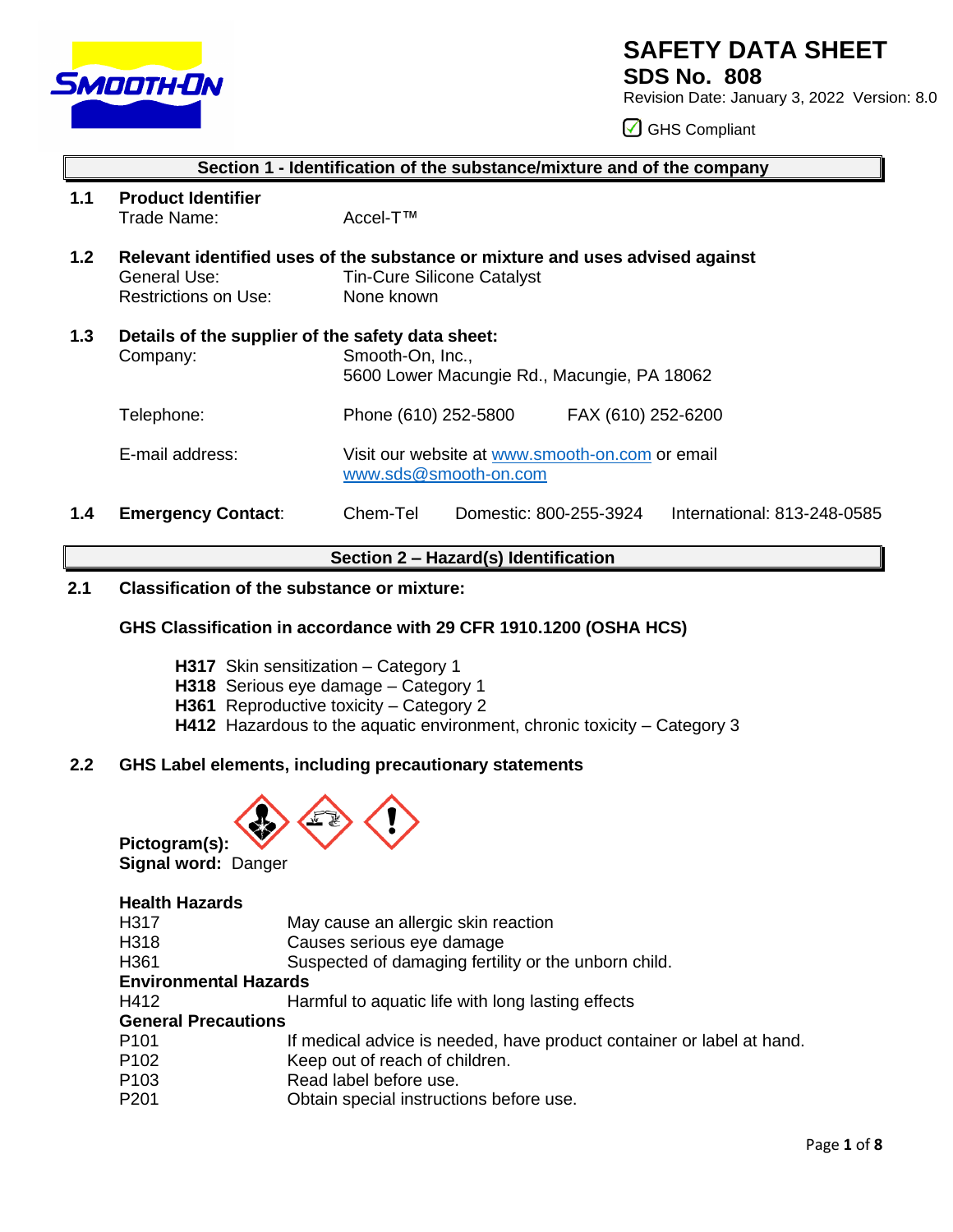## **Prevention Precautions**

| P <sub>202</sub>            | Do not handle until all safety precautions have been read and understood.             |
|-----------------------------|---------------------------------------------------------------------------------------|
| P261                        | Avoid breathing dust/fume/gas/mist/vapors/spray.                                      |
| P272                        | Contaminated work clothing should not be allowed out of the workplace.                |
| P273                        | Avoid release to the environment.                                                     |
| P <sub>280</sub>            | Wear protective gloves/protective clothing/eye protection/face protection.            |
| <b>Response Precautions</b> |                                                                                       |
| $P302 + P352$               | IF ON SKIN: Wash with plenty of soap and water.                                       |
|                             | P305 + P351+ P338 IF IN EYES: Rinse cautiously with water for several minutes. Remove |
|                             | contact lenses, if present and easy to do. Continue rinsing.                          |
| P310                        | Immediately call a POISON CENTER or doctor/physician.                                 |
| $P333 + P313$               | If skin irritation or rash occurs: Get medical advice/attention.                      |
| P363                        | Wash contaminated clothing before reuse.                                              |
| <b>Storage Precaution</b>   |                                                                                       |
| P405                        | Store locked up.                                                                      |
| <b>Disposal Precautions</b> |                                                                                       |
| P <sub>501</sub>            | Dispose of contents/container according to local, state and federal laws.             |
|                             |                                                                                       |

## **2.3 Hazards not otherwise classified (HNOC) or not covered by GHS** – none known

#### **Section 3 - Composition / Information on Ingredients**

#### **3.1 Substances/Mixtures**

The following ingredients are hazardous according to Regulation 2012 OSHA Hazard Communication Standard: 29 CFR 1910.1200:

| <b>Chemical name</b>          | <b>CAS-No.</b> | <b>Concentration</b> |
|-------------------------------|----------------|----------------------|
| Tin(II) bis(2-ethylhexanoate) | $301 - 10 - 0$ | $>97\%$              |

## **Section 4 - First Aid Measures**

#### **4.1 Description of first aid measures**

#### **Inhalation**

Remove source(s) of contamination and move victim to fresh air. If breathing has stopped, give artificial respiration, then oxygen if needed. Contact physician immediately.

#### **Eye Contact**

Flush eyes with plenty of water occasionally lifting the upper and lower eyelids. Check and remove any contact lenses if safe to do so. Continue to rinse for at least 15 minutes. If irritation develops, seek medical attention.

## **Skin Contact**

In case of skin contact, wash thoroughly with soap and water. Continue to rinse for at least 15 minutes. Chemical burns must be treated promptly by a physician.

## **Ingestion**

Do not induce vomiting unless instructed by a physician. Never give anything by mouth to an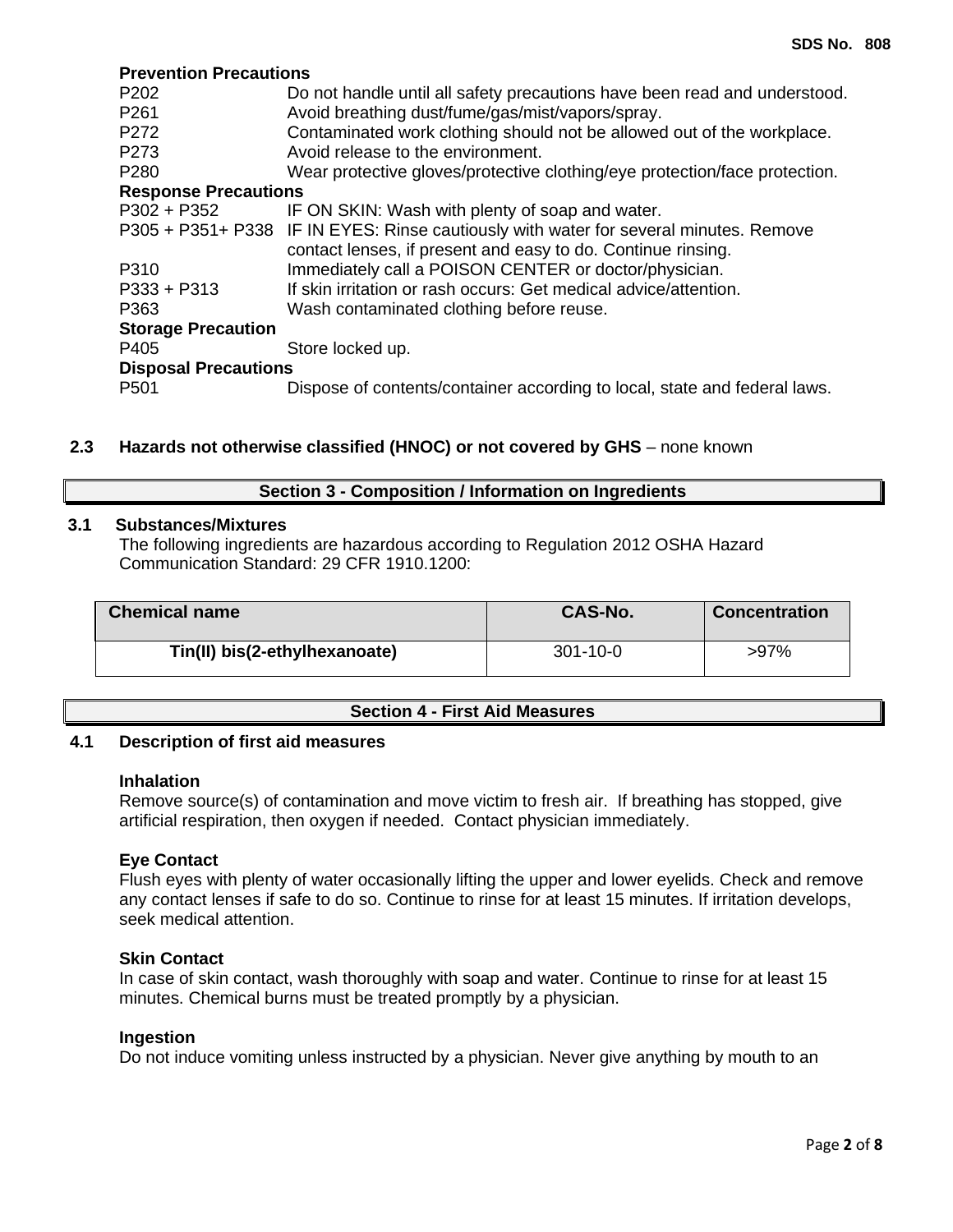unconscious person. If material has been swallowed and the exposed person is conscious, give small quantities of water to drink. Stop if the exposed person feels sick as vomiting may be dangerous. if vomiting occurs, the head should be kept low so that vomit does not enter the lungs.

#### **4.2 Most important symptoms and effects, both acute and delayed**

In case of inhalation of decomposition products in a fire, symptoms may be delayed. The exposed person may need to be kept under medical surveillance for 48 hours.

**4.3 Indication of any immediate medical attention and specific treatment needed, if necessary.** None known.

## **Section 5 - Fire-Fighting Measures**

## **5.1 Extinguishing Media**

Water Fog, Dry Chemical, and Carbon Dioxide Foam

## **5.2 Special hazards arising from the substance or mixture**

In a fire or if heated, a pressure increase will occur, and the container may burst.

## **5.3 Advice for firefighters**

Use water spray to cool fire-exposed surfaces and to protect personnel. Shut off "fuel" to fire. If a leak or spill has not ignited, use water spray to disperse the vapors. Either allow fire to burn under controlled conditions or extinguish with foam or dry chemical. Try to cover liquid spills with foam. Because fire may produce toxic thermal decomposition products, wear a self-contained breathing apparatus (SCBA) with a full-face piece operated in pressure demand or positive-pressure mode.

## **Section 6 - Accidental Release Measures**

## **6.1 Personal precautions, protective equipment and emergency procedures**

Only properly protected personnel should remain in the spill area; dike and contain spill. Stop or reduce discharge if it can be done safely**.**

#### **6.2 Environmental precautions**

Stop spill/release if it can be done safely. Prevent spilled material from entering sewers, storm drains or unauthorized drainage systems and natural waterways by using sand, earth, or other appropriate barriers.No special environmental precautions required.

## **6.3 Methods and material for containment and cleaning up**

Put on appropriate protective gear including NIOSH/MSHA approved self-contained breathing apparatus, rubber boots and heavy rubber gloves. Dike and contain spill; absorb or scrape up excess into suitable container for disposal; wash area with dilute ammonia solution. Stop or reduce discharge if it can be done safely**.** Follow applicable OSHA regulations (29 CFR 1910.120) for disposal.

## **6.4 Reference to other sections**

See Section 3 for list of Hazardous Ingredients; Sections 8 for Exposure Controls; and Section 13 for Disposal.

## **Section 7 - Handling and Storage**

## **7.1 Precautions for safe handling**

Use good general housekeeping procedures. Wash hands after use. Do not get in eyes, on skin or on clothing. Do not breathe vapors or mists. Use good personal hygiene practices.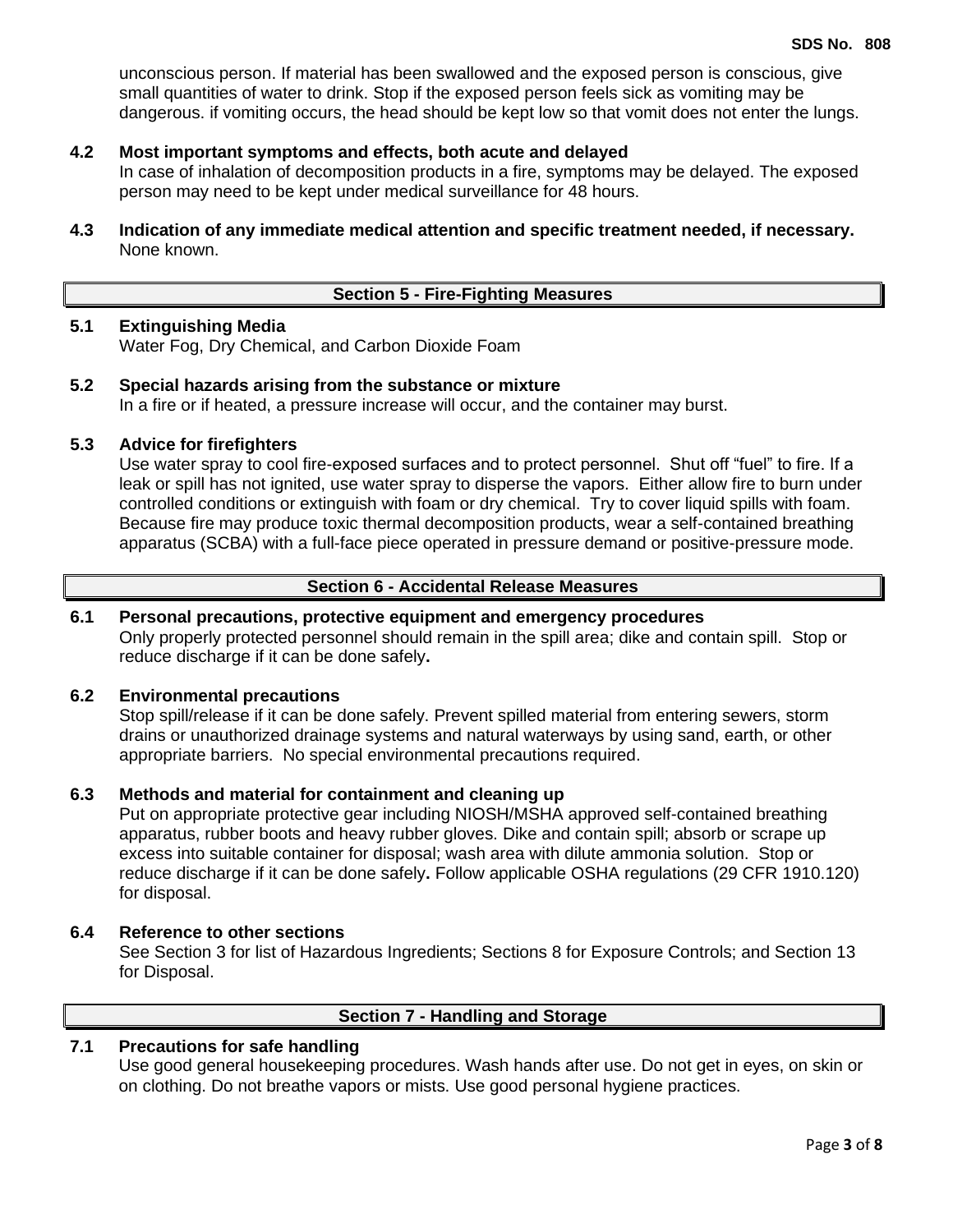## **7.2 Conditions for safe storage, including any incompatibilities**

Keep container(s) tightly closed and properly labeled. Store in cool, dry, well ventilated place away from heat, direct sunlight, strong oxidizers and any incompatibles. Store in approved containers and protect against physical damage. Keep containers securely sealed when not in use. Indoor storage should meet local standards and appropriate fire codes. Containers that have been opened must be carefully resealed to prevent leakage. Empty containers retain residue and may be dangerous. Avoid water contamination.

#### **7.3 Specific end use(s)**

These precautions are for room temperature handling. Other uses including elevated temperatures or aerosol/spray applications may require added precautions.

#### **Section 8 - Exposure Controls / Personal Protection**

#### **8.1 Control parameters** None defined

## **8.2 Exposure controls**

#### **Respiratory Protection**

Respiratory protection is not normally required when using this product with adequate local exhaust ventilation. Where risk assessment shows air-purifying respirators are appropriate, follow OSHA respirator regulations 29 CFR 1910.134 and European Standards EN 141, 143 and 371; wear an MSHA/NIOSH or European Standards EN 141, 143 and 371 approved respirators equipped with appropriate filter cartridges as a backup to engineering controls.

#### **Hand Protection**

Wear any liquid-tight gloves such as butyl rubber, neoprene or PVC.

#### **Eye Protection**

Safety glasses with side shields per OSHA eye- and face-protection regulations 29 CFR 1910.133 and European Standard EN166. Contact lenses are not eye protective devices. Appropriate eye protection must be worn instead of, or in conjunction with contact lenses.

## **Other Protective Clothing/Equipment**

Additional protective clothing or equipment is not normally required. Provide eye bath and safety shower.

#### **Comments**

Never eat, drink, or smoke in work areas. Practice good personal hygiene after using this material, especially before eating, drinking, smoking, using the toilet, or applying cosmetics. Wash thoroughly after handling.

#### **Section 9 - Physical and Chemical Properties**

#### **9.1 Information on basic physical and chemical properties**

| Appearance:                      | viscous light yellow<br>liauid | Vapor pressure:                   | None (Polymeric Resin) |
|----------------------------------|--------------------------------|-----------------------------------|------------------------|
| Odor:                            | No data                        | Vapor density (Air=1):            |                        |
| pH:                              | N.A. (non-aqueous)             | <b>Auto-ignition temperature:</b> | $>752$ °F              |
| <b>Flash Point:</b>              | 235 $\degree$ F                | Solubility in water:              | 4.585 g/l @ 68 °F      |
| <b>Melting / freezing point:</b> | 48 °F                          | <b>Specific Gravity</b>           | 1.25                   |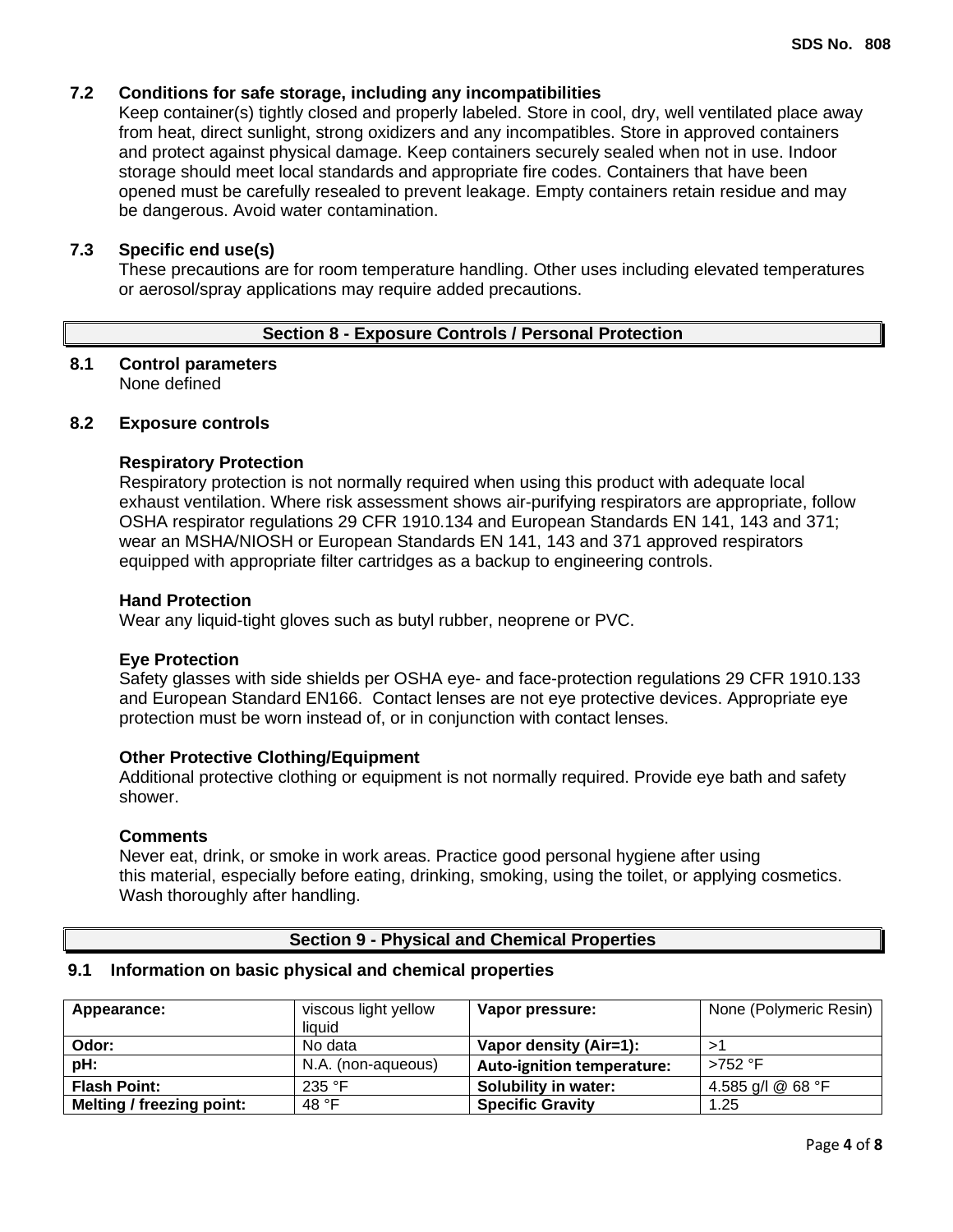|                                   |                                  | (H2O=1, at 4 $^{\circ}$ C): |                       |
|-----------------------------------|----------------------------------|-----------------------------|-----------------------|
| Low / high boiling point:         | No data                          | <b>Relative density:</b>    | No data               |
| <b>Upper flammability limits:</b> | f.p. at or above 200 $\degree$ F | Decomposition temperature:  | No data               |
| Lower flammability limits:        | No data                          | Viscositv:                  | $\sim$ 400 centipoise |

## **Section 10 - Stability and Reactivity**

#### **10.1 Reactivity**

No hazardous reactions if stored and handled as prescribed/indicated., No corrosive effect on metal. Not fire propagating.

#### **10.2 Chemical stability**

These products are stable at room temperature in closed containers under normal storage and handling conditions.

## **10.3 Possibility of hazardous reactions**

Hazardous polymerization cannot occur

- **10.4 Conditions to avoid** None known
- **10.5 Incompatible materials** Strong bases and acids

#### **10.6 Hazardous decomposition products**

Thermal oxidative decomposition can produce carbon oxides, gasses/vapors, and traces of incompletely burned carbon compounds.

## **Section 11- Toxicological Information**

## **11.1 Information on toxicological effects**

#### **Acute Toxicity**

LD50 Oral: > 5,000 mg/kg (rat) LD50 Inhalation: No data available LD50 Dermal: >2,000 mg/kg (rabbit)

#### **Skin Corrosion/Irritation**

Mild skin irritation (Rabbit, 24 h)

## **Serious Eye Damage/Irritation**

Severe eye irritation (OECD TG 405)

#### **Respiratory/Skin Sensitization**

May cause sensitization by skin contact (OECD TG 406)

#### **Germ Cell Mutagenicity**

negative (Ames Test, S. typhimurium)

#### **Carcinogenicity**

No component of these products present at levels greater than or equal to 0.1% is identified as a carcinogen or potential carcinogen by IARC, ACGIH or NTP.

#### **Reproductive Toxicity**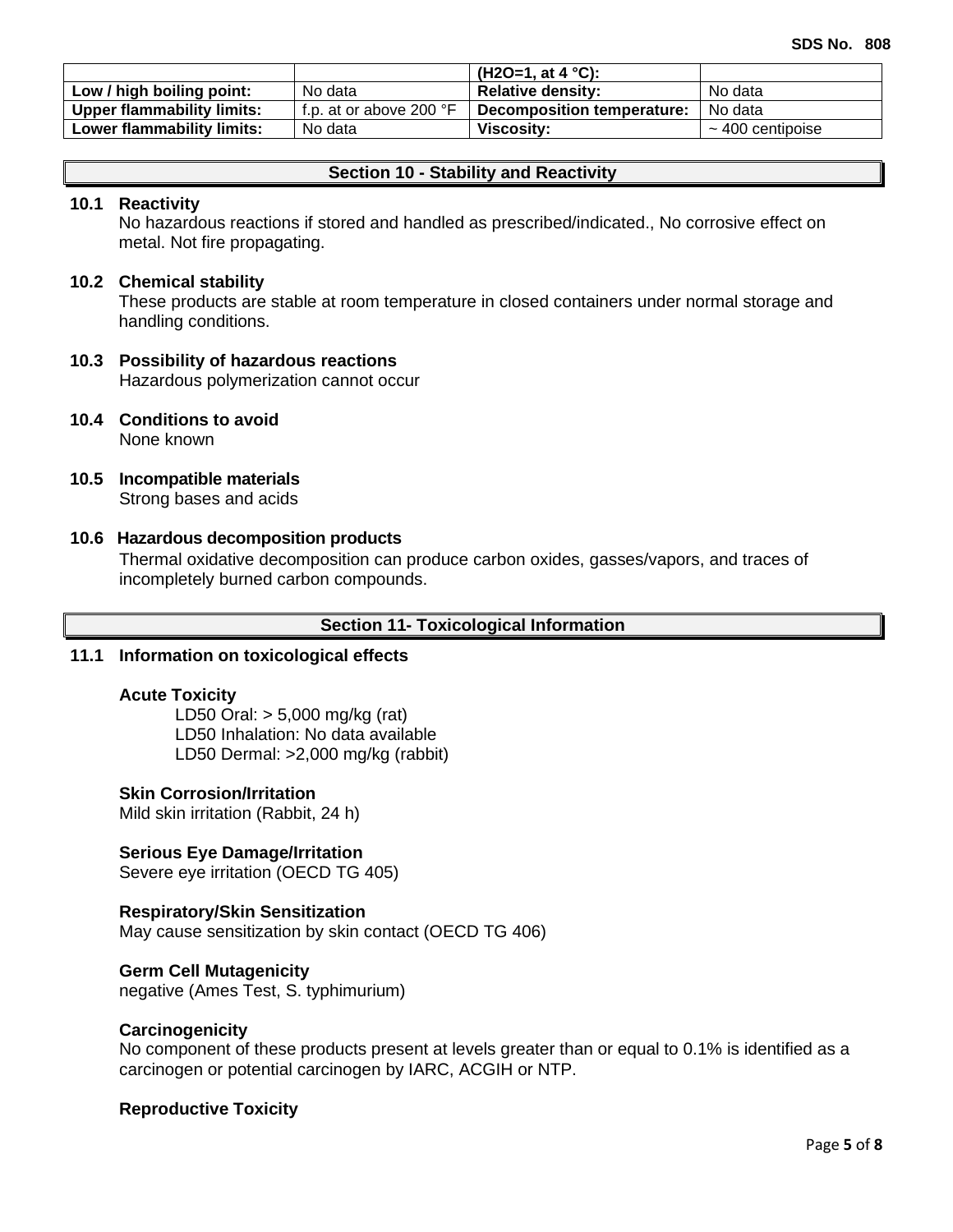No data available

## **Specific Target Organ Toxicity – Single Exposure** No data available

**Specific Target Organ Toxicity – Repeated Exposure** No data available

## **Aspiration Hazard**

No data available

## **Potential Health Effects – Miscellaneous**

No data available

#### **Section 12 - Ecological Information**

## **12.1 Toxicity**

LC50 Oncorhynchus mykiss (rainbow trout): > 116 mg/l (96 h) EC50 Pseudokirchneriella subcapitata (green algae): 6.9 mg/l (72 h)

- **12.2 Persistence and Degradability** No data available
- **12.3 Bioaccumulative Potential** No data available
- **12.4 Mobility in Soil** No data available
- **12.5 Results of PBT and vPvB assessment** No data available
- **12.6 Other Adverse Effects**

No data available

## **Section 13 - Disposal Considerations**

## **13.1 Waste treatment methods**

Under Resource Conservation and Recovery Act (RCRA) it is the responsibility of the user of the product to determine at the time of disposal whether the product meets RCRA criteria for hazardous waste as defined in 40 CFR Part 261. Waste management should be in full compliance with federal, state and local laws. Regulations may vary in various locations. Waste characterizations and compliance with applicable laws are the responsibility solely of the waste generator.

#### **Container disposal**

Steel drums must be emptied and can be sent to a licensed drum reconditioner for reuse, a scrap metal dealer or an approved landfill. Do not attempt to refill or clean containers since residue is difficult to remove. Under no circumstances should empty drums be burned or cut open with gas or electric torch as toxic decomposition products may be liberated. Do not reuse empty containers.

## **Section 14 - Transport Information**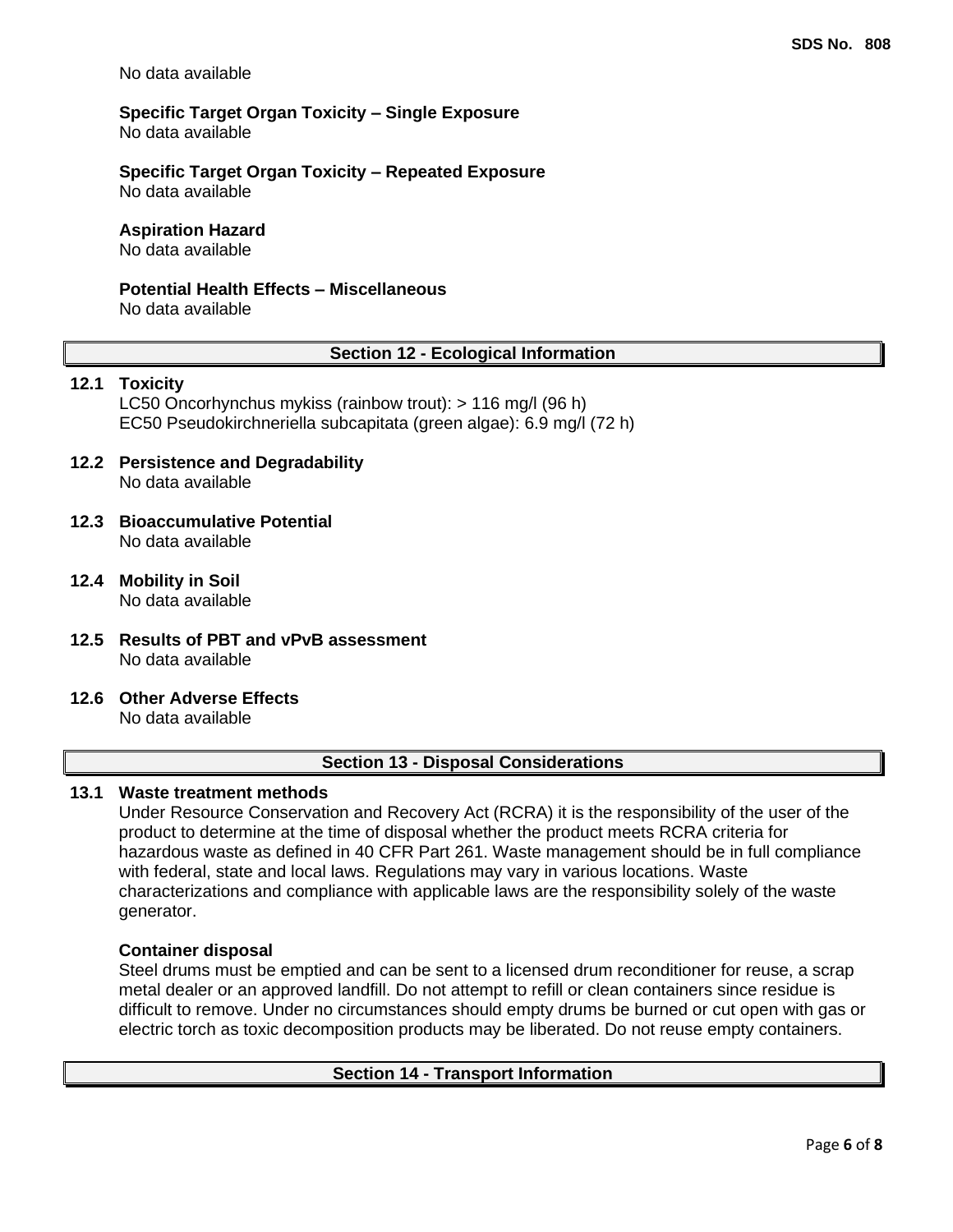## **Section 15 - Regulatory Information**

#### **15.1 Safety health and environmental regulations/legislation specific for the substance or mixture:**

#### **REACH: Regulation (EC) No 1907/2006 of The European Parliament and of The Council of December 2006 (including amendments and corrigenda as of July 2021)**

This product complies with REACH or is not subject to regulation under REACH. The product does not contain an ingredient listed on either the Candidate List or Authorization List for Substances of Very High Concern (SVHC).

#### **In the United States (EPA Regulations) TSCA Inventory Status (40 CFR710)**

All components of this formulation are listed in the TSCA Inventory. No component of this formulation has been determined to be subject to manufacturing or use restrictions under the Significant New Use Rules (SNURs).

#### **CERCLA Hazardous Substance List (40 CFR 302.4)**

None known.

#### **SARA 302 Components**

No chemicals in this material are subject to the reporting requirements of SARA Title III, Section 302.

## **Superfund Amendments and Reauthorization Act of 1986 Title lll (Emergency Planning and community Right-to-Know Act of 1986) Sections 311 and 312**

Acute Health Hazard, Chronic Health Hazard

## **Superfund Amendments and Reauthorization Act of 1986 Title lll (Emergency Planning and Community Right-to-Know Act of 1986) Section 313**

This material does not contain any chemical components with known CAS numbers that exceed the threshold (De Minimis) reporting levels established by SARA Title III, Section 313.

**State Right-to-Know Component CAS# State** Tin(II) bis(2-ethylhexanoate)

## **California Proposition 65**

This product does not intentionally contain any chemicals known to the state of California to cause cancer, birth defects or other reproductive harm.

#### **15.2 Chemical safety assessment**

No chemical safety assessment has been carried out for this substance/mixture by the supplier.